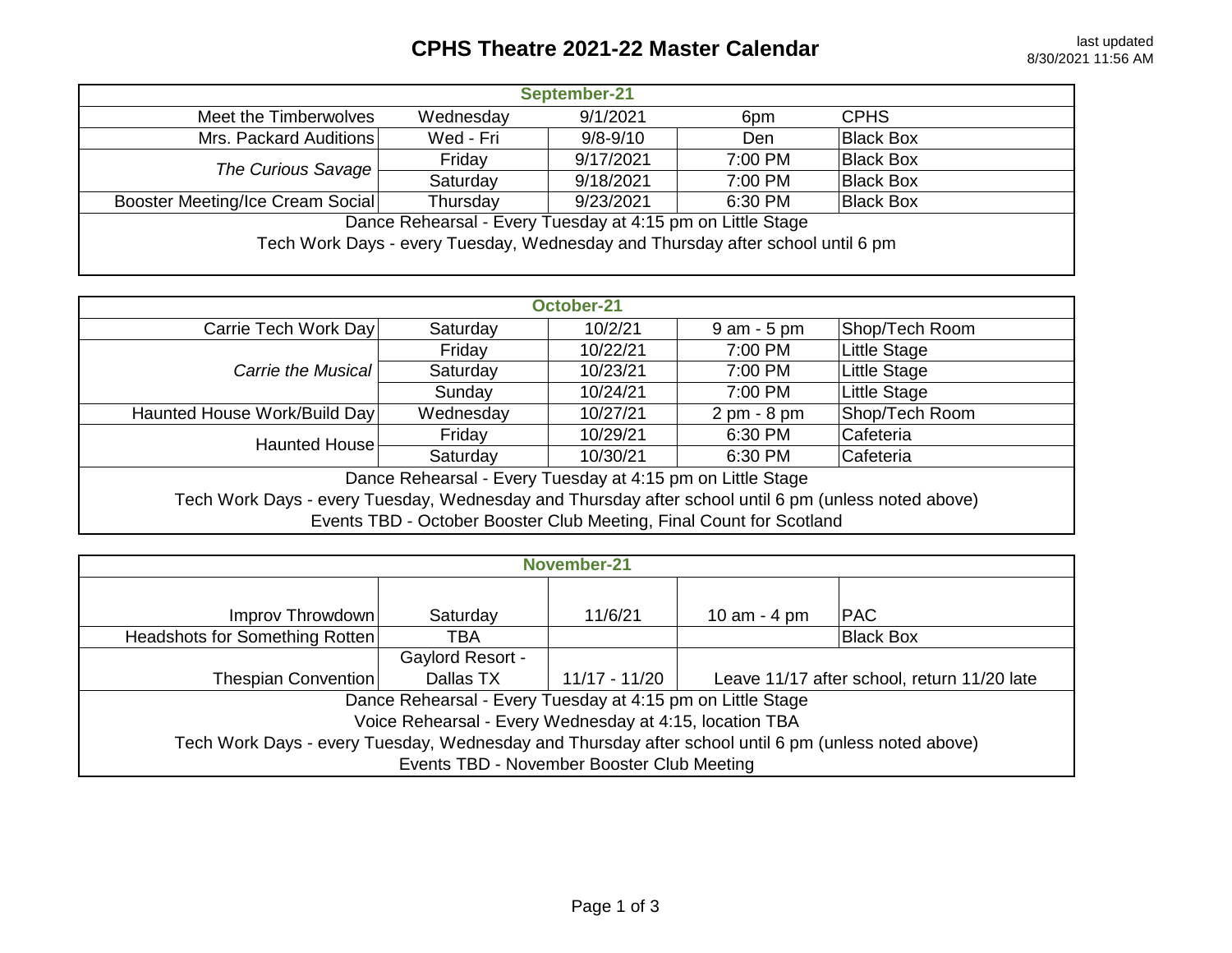| December-21                                                                                         |            |         |                |                      |  |  |
|-----------------------------------------------------------------------------------------------------|------------|---------|----------------|----------------------|--|--|
| Musical Theatre Cabaret                                                                             | Friday     | 12/3/21 | 7:00 PM        | Little Theatre       |  |  |
| Rotten Tech Workshop #1                                                                             | Saturday   | 12/4/21 | $9$ am $-5$ pm | Shop/Tech Room       |  |  |
| Parents Day Out Kid Camp                                                                            | Saturday   | 12/4/21 | $9$ am $-2$ pm | Cafeteria, Black Box |  |  |
| UIL Auditions                                                                                       | <b>TBA</b> |         |                |                      |  |  |
| Dance Rehearsal - Every Tuesday at 4:15 pm on Little Stage                                          |            |         |                |                      |  |  |
| Voice Rehearsal - Every Wednesday at 4:15, location TBA                                             |            |         |                |                      |  |  |
| Tech Work Days - every Tuesday, Wednesday and Thursday after school until 6 pm (unless noted above) |            |         |                |                      |  |  |
| Events TBD - Thespian Christmas Party, UIL Auditions, December Booster Club Meeting                 |            |         |                |                      |  |  |

| January-22                                                                                                                                                                           |             |             |                   |                    |  |  |
|--------------------------------------------------------------------------------------------------------------------------------------------------------------------------------------|-------------|-------------|-------------------|--------------------|--|--|
| Rotten Tech Workday #2                                                                                                                                                               | Saturday    | 1/8/22      | $9$ am $-5$ pm    | PAC/Shop/Tech Room |  |  |
| <b>Tech Week</b>                                                                                                                                                                     | Mon - Thurs | Jan 17 - 20 | 4:15 pm - 8:15 pm |                    |  |  |
|                                                                                                                                                                                      | Friday      | 1/21/22     | $7 - 9$ pm        | PAC                |  |  |
| Something Rotten!                                                                                                                                                                    | Saturday    | 1/22/22     | $1 - 3$ pm        | <b>PAC</b>         |  |  |
|                                                                                                                                                                                      | Saturday    | 1/22/22     | $7 - 9$ pm        | <b>PAC</b>         |  |  |
|                                                                                                                                                                                      | Sunday      | 1/23/22     | $7 - 9$ pm        | <b>PAC</b>         |  |  |
| UIL Rehersals begin                                                                                                                                                                  | Wednesday   | 1/26/22     | $4:15 - 6:15$ pm  | <b>Black Box</b>   |  |  |
| <b>January 2022 Continued</b><br><b>Rehearsal Schedules TBA</b>                                                                                                                      |             |             |                   |                    |  |  |
| Tech Work Days - every Tuesday, Wednesday and Thursday after school until 6 pm (unless noted above)<br>Events TBD - January Booster Club Meeting/Parent Volunteer Meeting for Rotten |             |             |                   |                    |  |  |

| <b>February-22</b>                                                                                  |            |             |  |                                  |  |  |
|-----------------------------------------------------------------------------------------------------|------------|-------------|--|----------------------------------|--|--|
| UIL Clinic                                                                                          | Friday     | 2/25/22     |  | <b>PAC, Black Box, Tech Room</b> |  |  |
| Audtions for Frozen Jr.                                                                             | <b>TBA</b> |             |  |                                  |  |  |
| Cabin                                                                                               | <b>TBA</b> | 2/25 - 2/27 |  |                                  |  |  |
| Rehearsal Schedules TBA                                                                             |            |             |  |                                  |  |  |
| Tech Work Days - every Tuesday, Wednesday and Thursday after school until 6 pm (unless noted above) |            |             |  |                                  |  |  |
| Events TBD - February Booster Club Meeting                                                          |            |             |  |                                  |  |  |